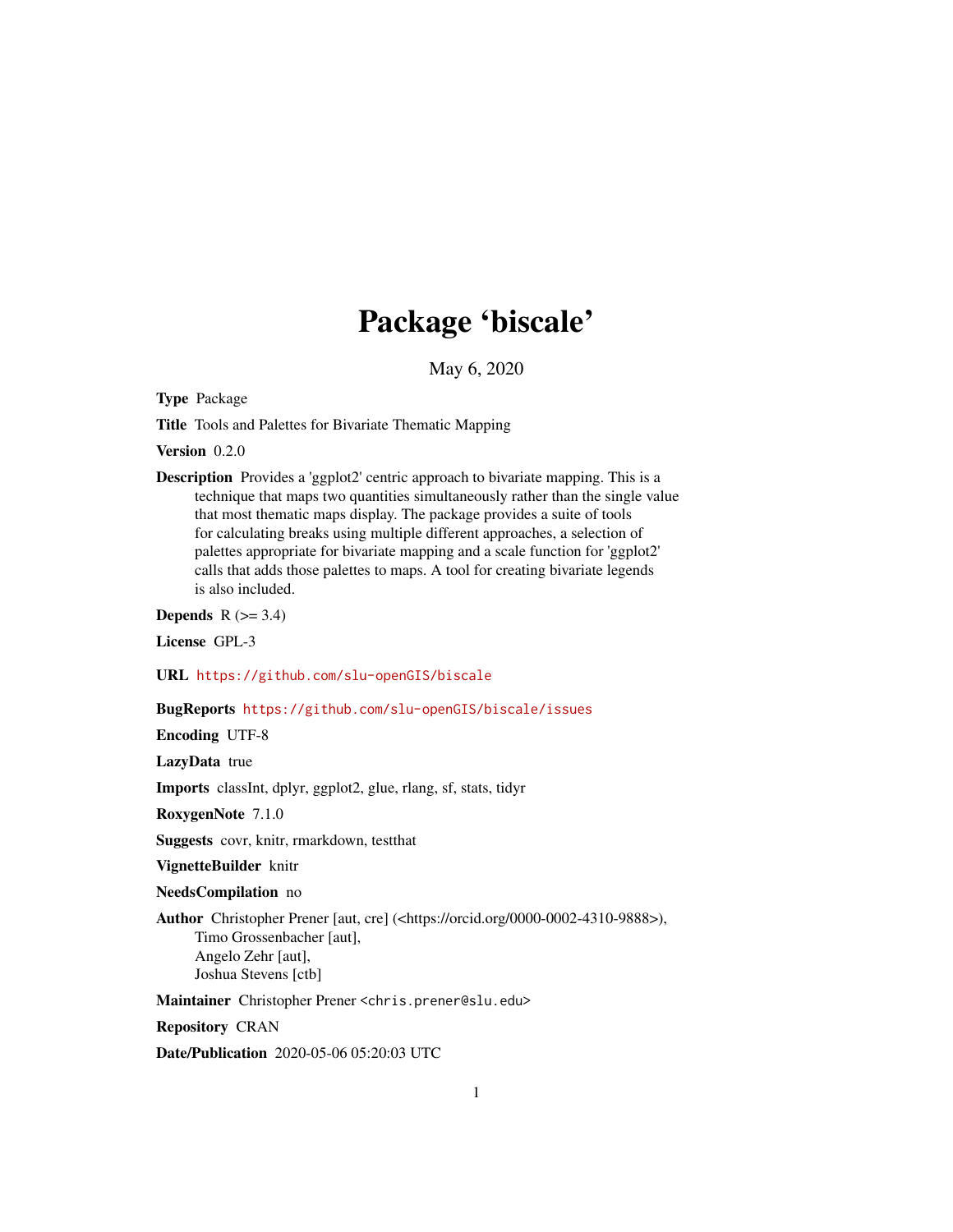### <span id="page-1-0"></span>R topics documented:

| Index |  |
|-------|--|

bi\_class *Create Classes for Bivariate Maps*

#### Description

Creates mapping classes for a bivariate map. These data will be stored in a new variable named bi\_class, which will be added to the given data object.

#### Usage

bi\_class(.data, x, y, style = "quantile", dim = 3, keep\_factors = FALSE)

#### Arguments

| .data        | A data frame, tibble, or sf object                                                                                                                                                 |
|--------------|------------------------------------------------------------------------------------------------------------------------------------------------------------------------------------|
| x            | The x variable                                                                                                                                                                     |
| У            | The y variable                                                                                                                                                                     |
| style        | A string identifying the style used to calculate breaks. Currently supported styles<br>are "quantile" (default), "equal", "fisher", and "jenks".                                   |
| dim          | The dimensions of the palette, either 2 for a two-by-two palette or 3 for a three-<br>by-three palette.                                                                            |
| keep_factors | A logical scalar; if TRUE, the intermediate factor variables created as part of the<br>calculation of bi_class will be retained. If FALSE (default), they will not be<br>returned. |

#### Value

A copy of .data with a new variable bi\_class that contains combinations of values that correspond to an observations values for x and y. This is the basis for applying a bivariate color palette.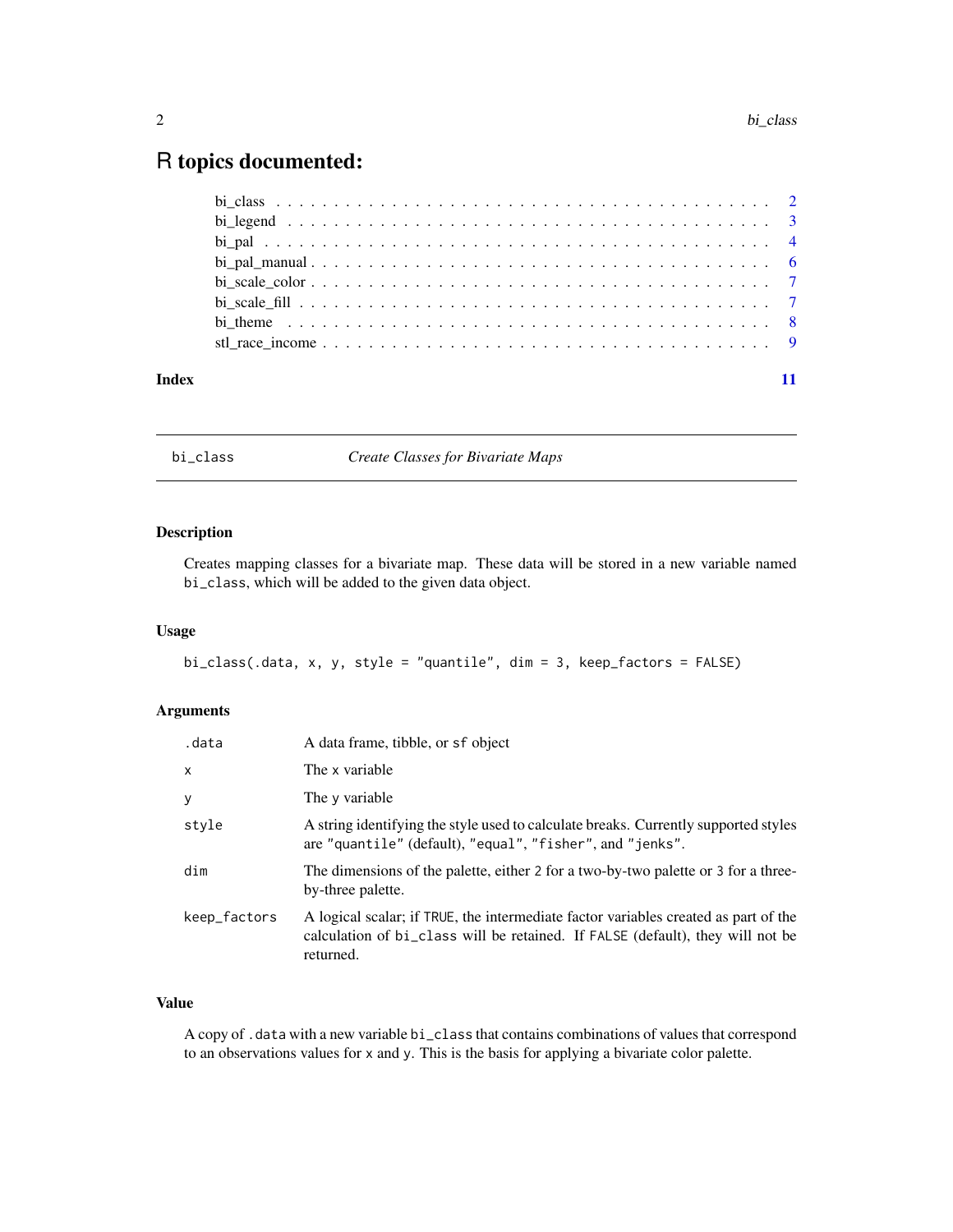#### <span id="page-2-0"></span>bi\_legend 3

#### Examples

```
# quantile breaks, 2x2
data <- bi_class(stl_race_income, x = pctWhite, y = medInc, style = "quantile", dim = 2)
# summarize quantile breaks, 2x2
table(data$bi_class)
# quantile breaks, 3x3
data \le bi_class(stl_race_income, x = pctWhite, y = medInc, style = "quantile", dim = 3)
# summarize quantile breaks, 3x3
table(data$bi_class)
# equal breaks
data \le bi_class(stl_race_income, x = pctWhite, y = medInc, style = "equal", dim = 3)
# summarize equal breaks, 3x3
table(data$bi_class)
# fisher breaks
data <- bi_class(stl_race_income, x = pctWhite, y = medInc, style = "fisher", dim = 3)
# summarize fisher breaks, 3x3
table(data$bi_class)
# jenks breaks
data \le bi_class(stl_race_income, x = pctWhite, y = medInc, style = "jenks", dim = 3)
# summarize jenks breaks, 3x3
table(data$bi_class)
```
bi\_legend *Create Object for Drawing Legend*

#### Description

Creates a ggplot object containing a legend that is specific to bivariate mapping.

#### Usage

```
bi_legend(pal, dim = 3, xlab, ylab, size)
```
#### Arguments

| pal  | A palette name; one of "Brown", "DkBlue", "DkCyan", "DkViolet", or "GrPink".                            |
|------|---------------------------------------------------------------------------------------------------------|
| dim  | The dimensions of the palette, either 2 for a two-by-two palette or 3 for a three-<br>by-three palette. |
| xlab | Text for desired x axis label on legend                                                                 |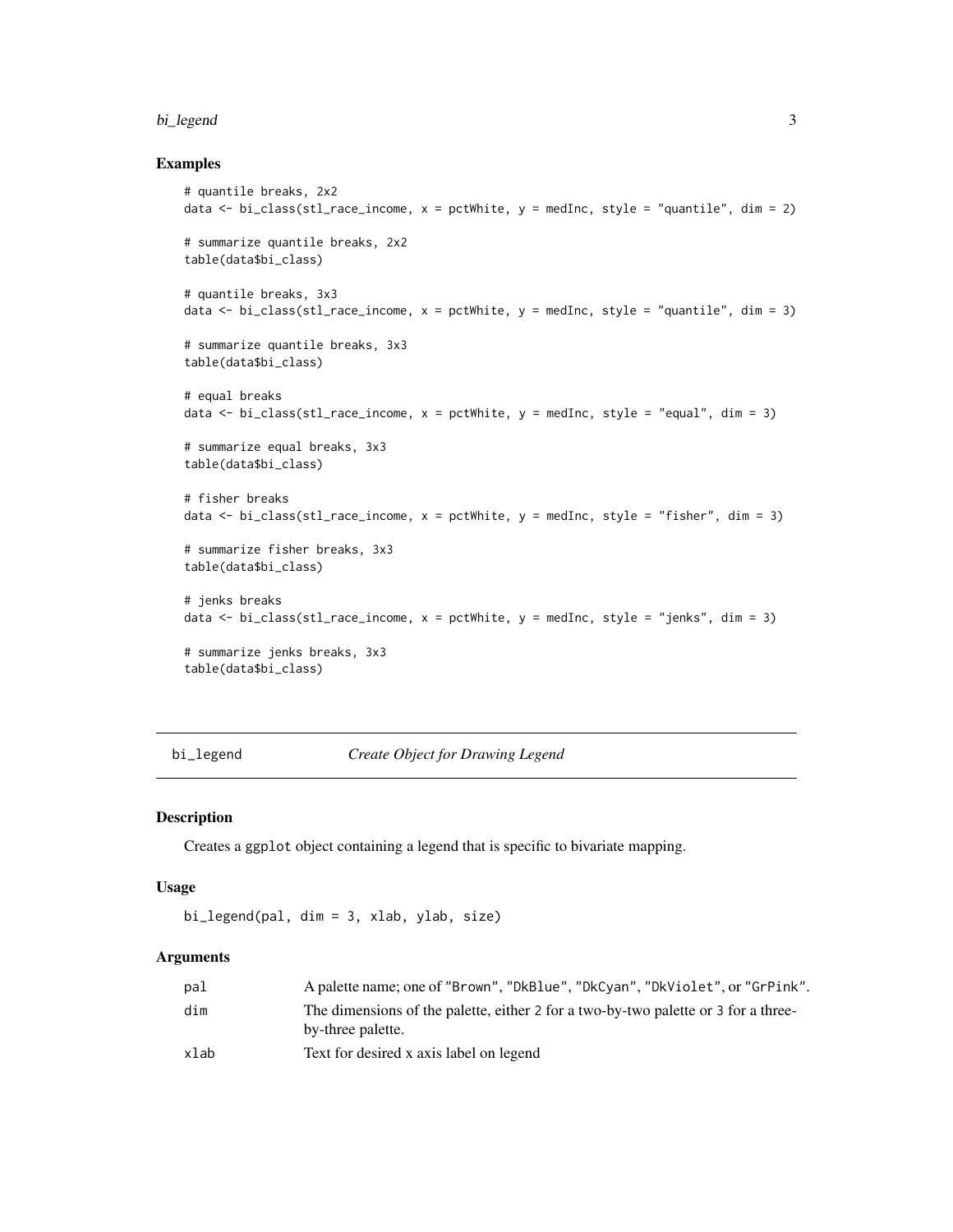#### <span id="page-3-0"></span>Value

A ggplot object with a bivariate legend.

#### Examples

```
# construct 2x2 legend
legend <- bi_legend(pal = "GrPink",
                   dim = 2,
                   xlab = "Higher % White ",
                   ylab = "Higher Income ",
                   size = 16# print legend
legend
# construct 3x3 legend
legend <- bi_legend(pal = "GrPink",
                   dim = 3,
                   xlab = "Higher % White ",
                   ylab = "Higher Income ",
                   size = 16# print legend
legend
```
bi\_pal *Palette Preview and Hex Values*

#### Description

Prints either a visual preview of each palette or the associated hex values.

#### Usage

bi\_pal(pal, dim = 3, preview = TRUE)

#### Arguments

| pal     | A palette name; one of "Brown", "DkBlue", "DkCyan", "DkViolet", or "GrPink".                                                           |
|---------|----------------------------------------------------------------------------------------------------------------------------------------|
| dim     | The dimensions of the palette, either 2 for a two-by-two palette or 3 for a three-<br>by-three palette.                                |
| preview | A logical scalar; if TRUE (default), an image preview will be generated. If FALSE,<br>a vector with hex color values will be returned. |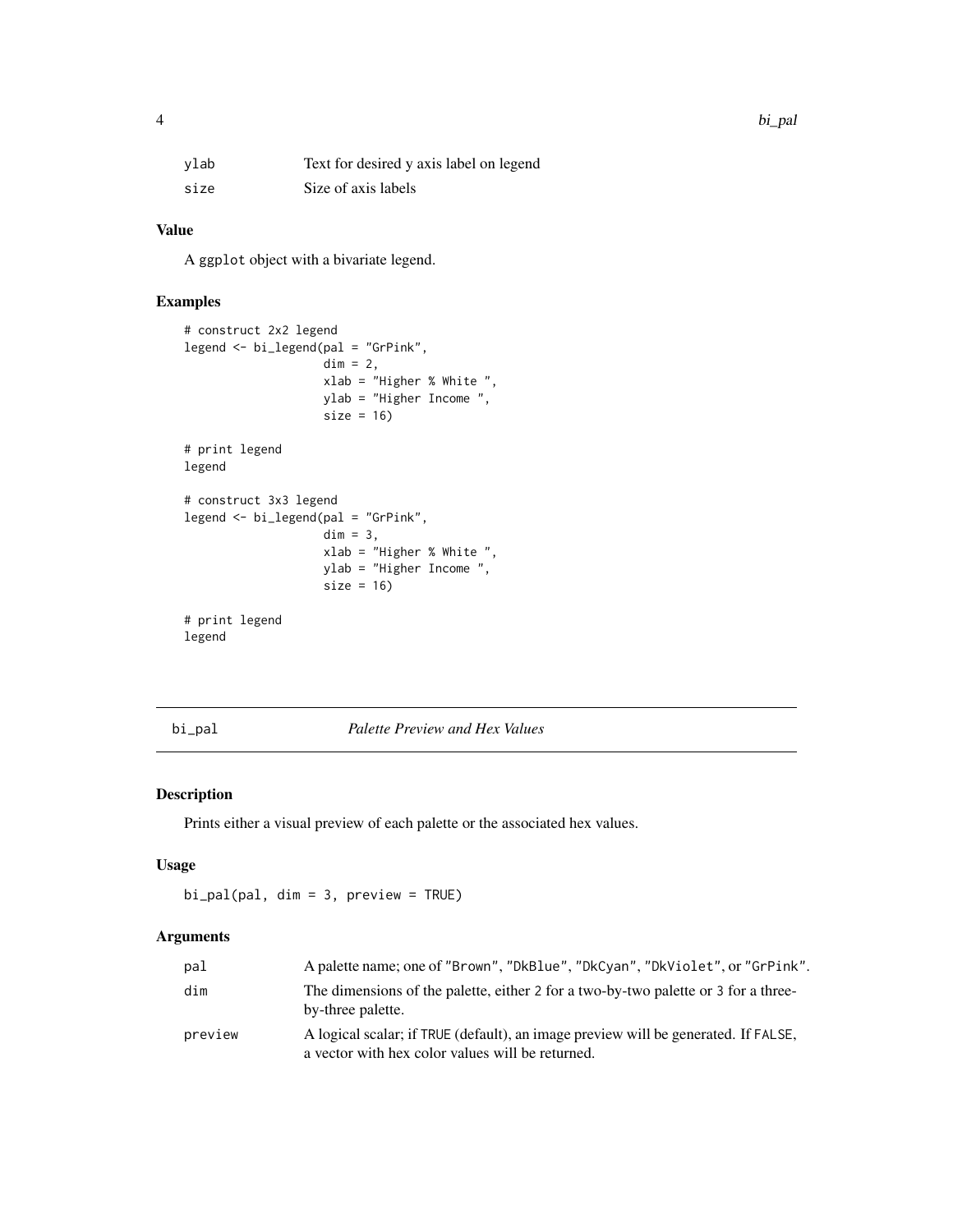#### bi\_pal 5

#### Details

The "Brown", "DkBlue", "DkCyan", and "GrPink" palettes were made by [Joshua Stevens.](http://www.joshuastevens.net/cartography/make-a-bivariate-choropleth-map/) The "DkViolet" palette was made by [Timo Grossenbacher and Angelo Zehr.](https://timogrossenbacher.ch/2019/04/bivariate-maps-with-ggplot2-and-sf/)

#### Value

If preview = TRUE, an image preview of the legend will be returned. Otherwise, if preview = FALSE, a named vector with class values for names and their corresponding hex color values.

#### Examples

```
# brown palette, 2x2 preview
bi\_pal(pal = "Brown", dim = 2)# brown palette, 2x2 hex values
bi\_pal(pal = "Brown", dim = 2, preview = FALSE)# brown palette, 3x3 preview
bi\_pal(pal = "Brown", dim = 3)# brown palette, 3x3 hex values
bi_pal(pal = "Brown", dim = 3, preview = FALSE)
# dark blue palette, 2x2 preview
bi\_pal(pal = "DkBlue", dim = 2)# dark blue palette, 2x2 hex values
bi\_pal(pal = "DkBlue", dim = 2, preview = FALSE)# dark blue palette, 3x3 preview
bi\_pal(pal = "DkBlue", dim = 3)# dark blue palette, 3x3 hex values
bi_pal(pal = "DkBlue", dim = 3, preview = FALSE)
# dark cyan palette, 2x2
bi\_pal(pal = "DkCyan", dim = 2)# dark cyan palette, 2x2 hex values
bi\_pal(pal = "DkCyan", dim = 2, preview = FALSE)# dark cyan palette, 3x3
bi\_pal(pal = "DkCyan", dim = 3)# dark cyan palette, 3x3 hex values
bi_pal(pal = "DkCyan", dim = 3, preview = FALSE)
# dark violet palette, 2x2
bi\_pal(pal = "DkViolet", dim = 2)# dark violet palette, 2x2 hex values
bi_pal(pal = "DkViolet", dim = 2, preview = FALSE)
```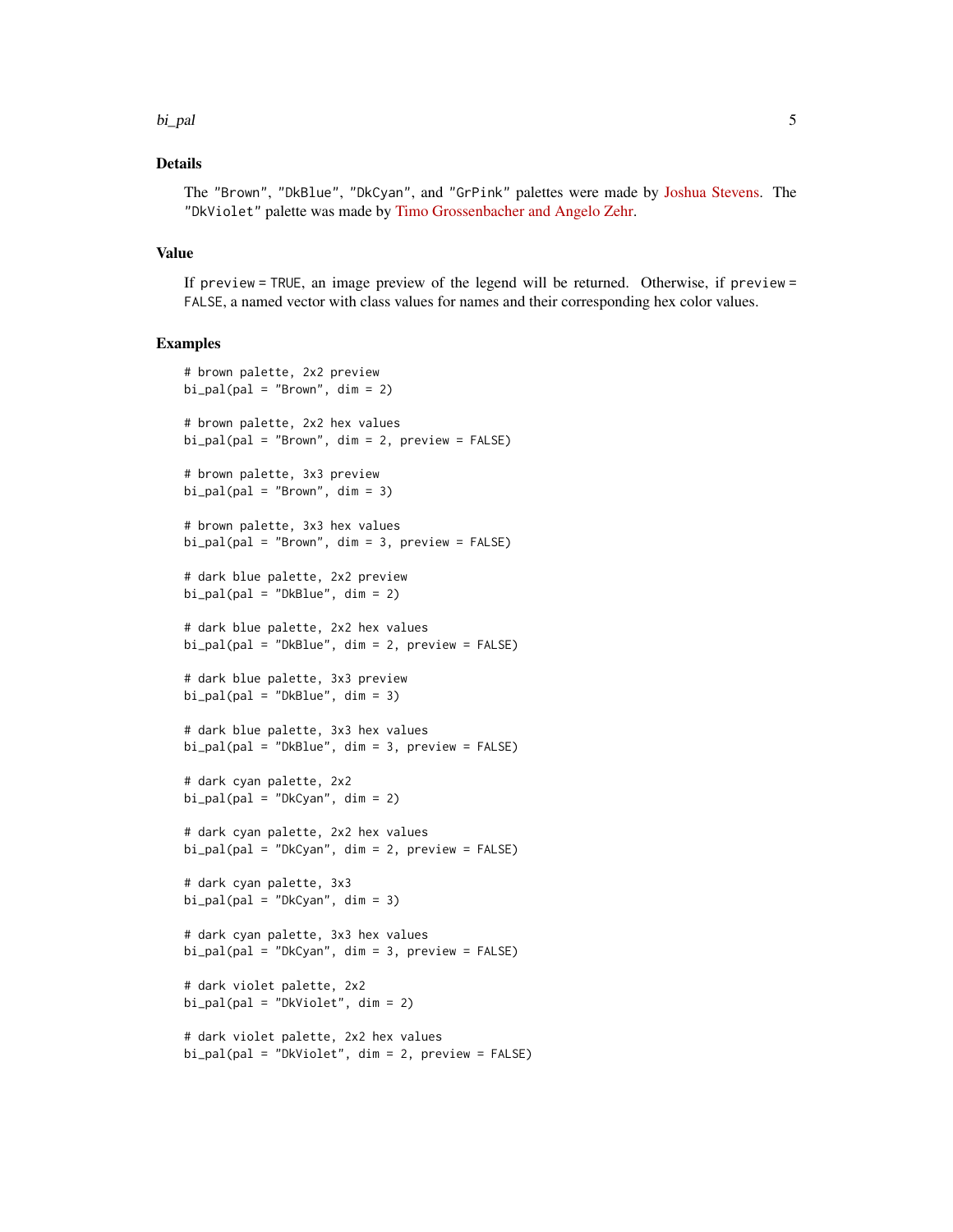```
# dark violet palette, 3x3
bi_pal(pal = "DkViolet", dim = 3)
# dark violet palette, 3x3 hex values
bi_pal(pal = "DkViolet", dim = 3, preview = FALSE)
# gray pink palette, 2x2
bi\_pal(pal = "GrPink", dim = 2)# gray pink palette, 2x2 hex values
bi_pal(pal = "GrPink", dim = 2, preview = FALSE)
# gray pink palette, 3x3
bi_pal(pal = "GrPink", dim = 3)
# gray pink palette, 3x3 hex values
bi_pal(pal = "GrPink", dim = 3, preview = FALSE)
```
<span id="page-5-1"></span>bi\_pal\_manual *Create Manual Palette*

#### Description

A function for structuring manual bi-variate palettes. All values must be entered as six-digit hex values (e.g. #000000) and must be preceded by the number symbol. Short forms of hex values (e.g. #000) are not accepted as valid inputs. For two-by-two palettes, only the 'val\_1\_1', 'val\_1\_2', 'val\_2\_1', and 'val\_2\_2' parameters are required. For three-by-three palettes, all parameters are required.

#### Usage

```
bi_pal_manual(val_1_1, val_1_2, val_1_3, val_2_1, val_2_2, val_2_3,
   val_3_1, val_3_2, val_3_3, preview = FALSE)
```
#### Arguments

| $val_1_1$ | A hex value for cell 1-1                                                                                                               |
|-----------|----------------------------------------------------------------------------------------------------------------------------------------|
| $val_1_2$ | A hex value for cell 1-2                                                                                                               |
| $val_1_3$ | A hex value for cell 1-3                                                                                                               |
| $val_2_1$ | A hex value for cell 2-1                                                                                                               |
| $val_2_2$ | A hex value for cell 2-2                                                                                                               |
| $val_2_3$ | A hex value for cell 2-3                                                                                                               |
| $val_3_1$ | A hex value for cell 3-1                                                                                                               |
| $val_3_2$ | A hex value for cell 3-2                                                                                                               |
| $val_3_3$ | A hex value for cell 3-3                                                                                                               |
| preview   | A logical scalar; if TRUE (default), an image preview will be generated. If FALSE,<br>a vector with hex color values will be returned. |

<span id="page-5-0"></span>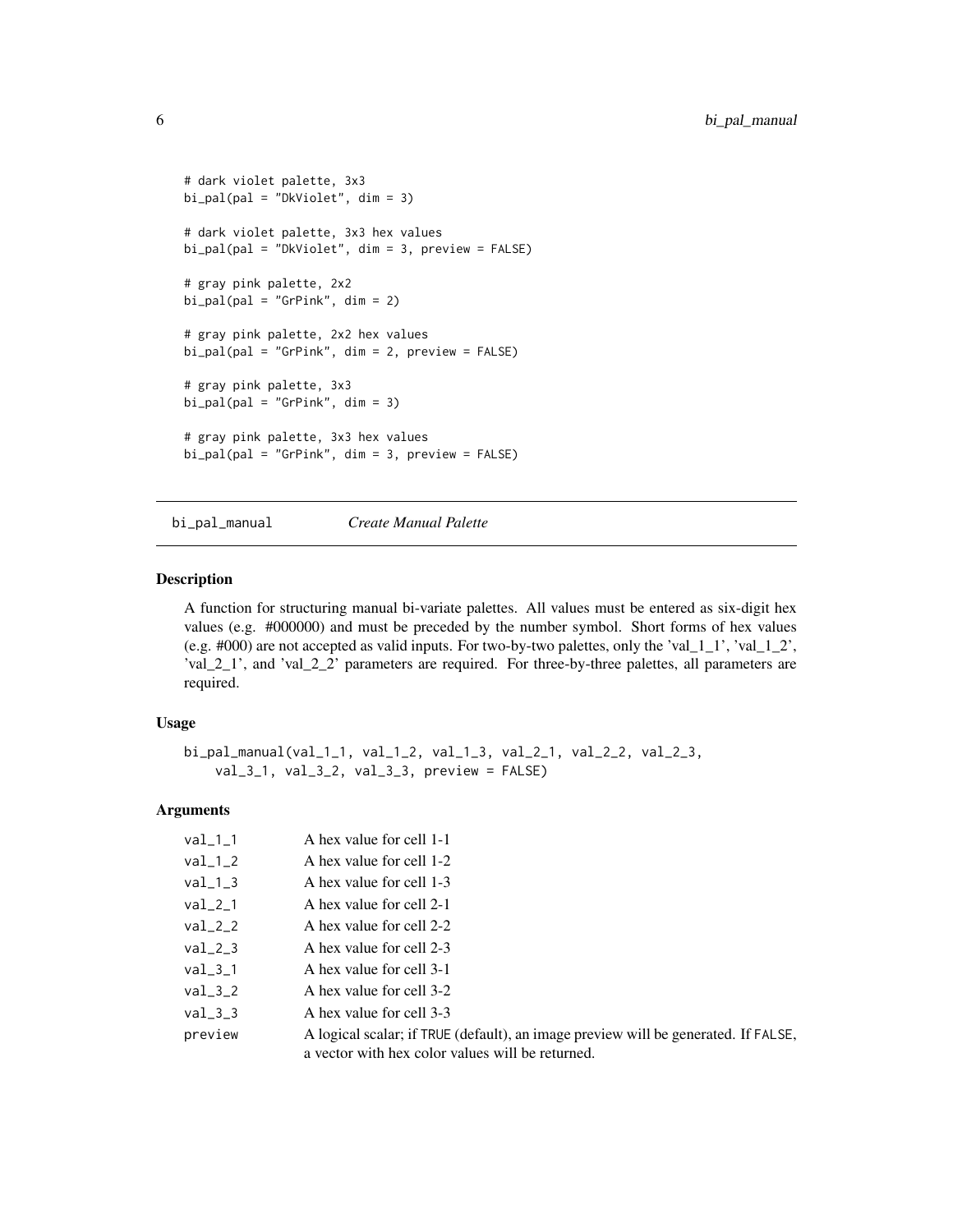#### <span id="page-6-0"></span>bi\_scale\_color 7

#### Examples

```
custom_pal <- bi_pal_manual(val_1_1 = "#E8E8E8", val_1_2 = "#73AE80",
  val_2_1 = "#6C83B5", val_2_2 = "#2A5A5B")
```
bi\_scale\_color *Apply Bivariate Color to ggplot Object*

#### Description

Applies the selected palette as the color aesthetic when [geom\\_sf](#page-0-0) is used and the bi\_class variable is given as the color in the aesthetic mapping.

#### Usage

 $bi\_scale\_color(pal, dim = 3, ...)$ 

#### Arguments

| pal       | Either palette name (one of "Brown", "DkBlue", "DkCyan", "DkViolet", or<br>"GrPink") or a custom palette object created with bi_pal_manual. |
|-----------|---------------------------------------------------------------------------------------------------------------------------------------------|
| dim       | The dimensions of the palette, either 2 for a two-by-two palette or 3 for a three-<br>by-three palette.                                     |
| $\ddotsc$ | Arguments to pass to scale_fill_manual                                                                                                      |

#### Value

A ggplot object with the given bivariate palette applied to the data.

bi\_scale\_fill *Apply Bivariate Fill to ggplot Object*

#### Description

Applies the selected palette as the fill aesthetic when [geom\\_sf](#page-0-0) is used and the bi\_class variable is given as the fill in the aesthetic mapping.

#### Usage

 $bi\_scale\_fill(pal, dim = 3, ...)$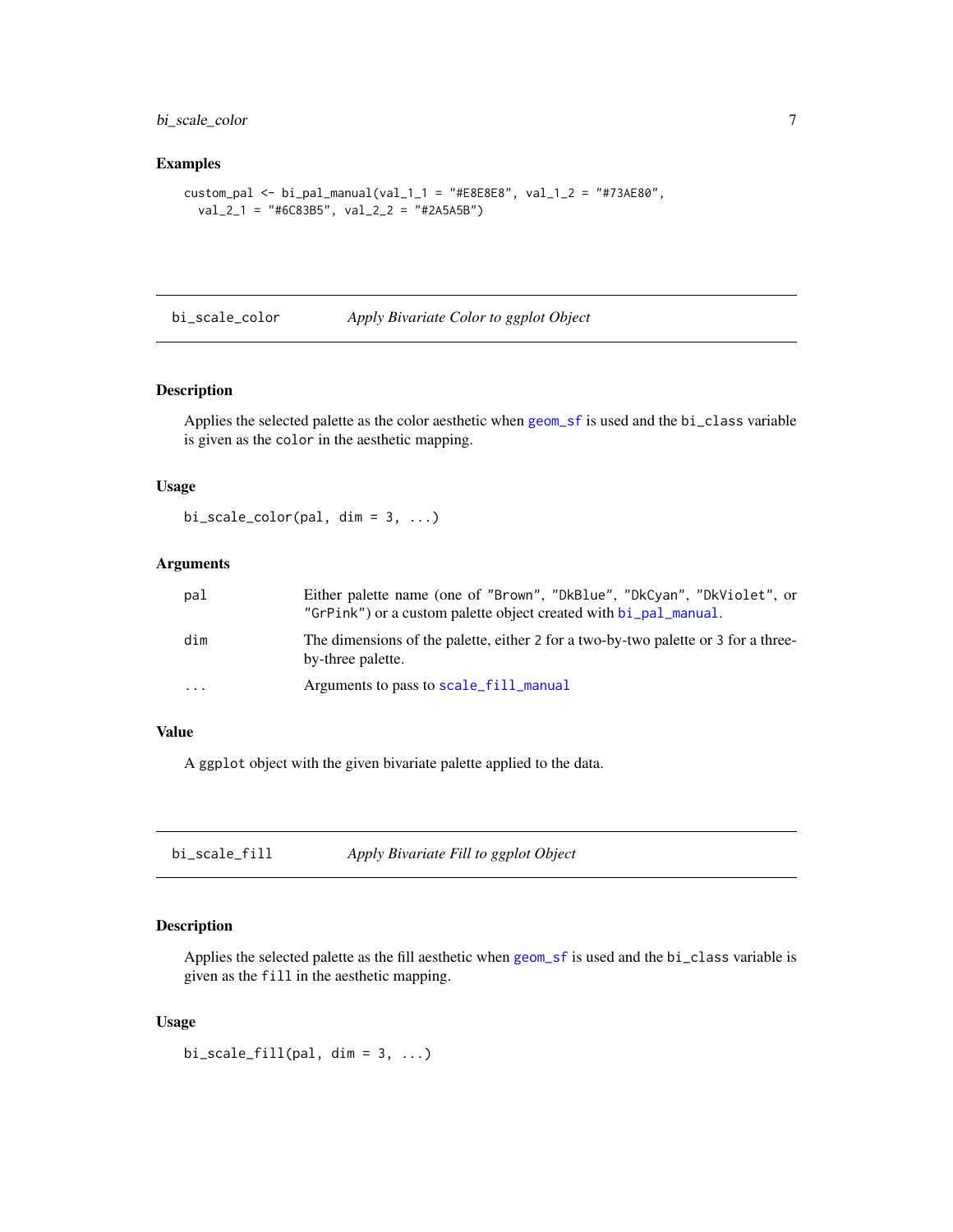#### <span id="page-7-0"></span>Arguments

| pal      | Either palette name (one of "Brown", "DkBlue", "DkCyan", "DkViolet", or                                 |
|----------|---------------------------------------------------------------------------------------------------------|
|          | "GrPink") or a custom palette object created with bi_pal_manual.                                        |
| dim      | The dimensions of the palette, either 2 for a two-by-two palette or 3 for a three-<br>by-three palette. |
| $\cdots$ | Arguments to pass to scale_fill_manual                                                                  |

#### Value

A ggplot object with the given bivariate palette applied to the data.

#### Examples

```
# load suggested dependencies
library(ggplot2)
library(sf)
# add breaks, 2x2
data <- bi_class(stl_race_income, x = pctWhite, y = medInc, dim = 2)
# create map
ggplot() +
 geom_sf(data = data, aes(fill = bi_class), color = "white", size = 0.1, show.legend = FALSE) +
 bi_scale_fill(pal = "GrPink", dim = 2)
# add breaks, 3x3
data \le bi_class(stl_race_income, x = pctWhite, y = medInc, dim = 3)
# create map
ggplot() +
 geom_sf(data = data, aes(fill = bi_class), color = "white", size = 0.1, show.legend = FALSE) +
 bi_scale_fill(pal = "GrPink", dim = 3)
```
bi\_theme *Basic Theme for Bivariate Mapping*

#### Description

A theme for creating a simple, clean bivariate map using [ggplot2](#page-0-0).

#### Usage

```
bi_theme(
  base_family = "sans",base_size = 24,
 bg\_color = "#ffffff",font_color = "#000000",
  ...
)
```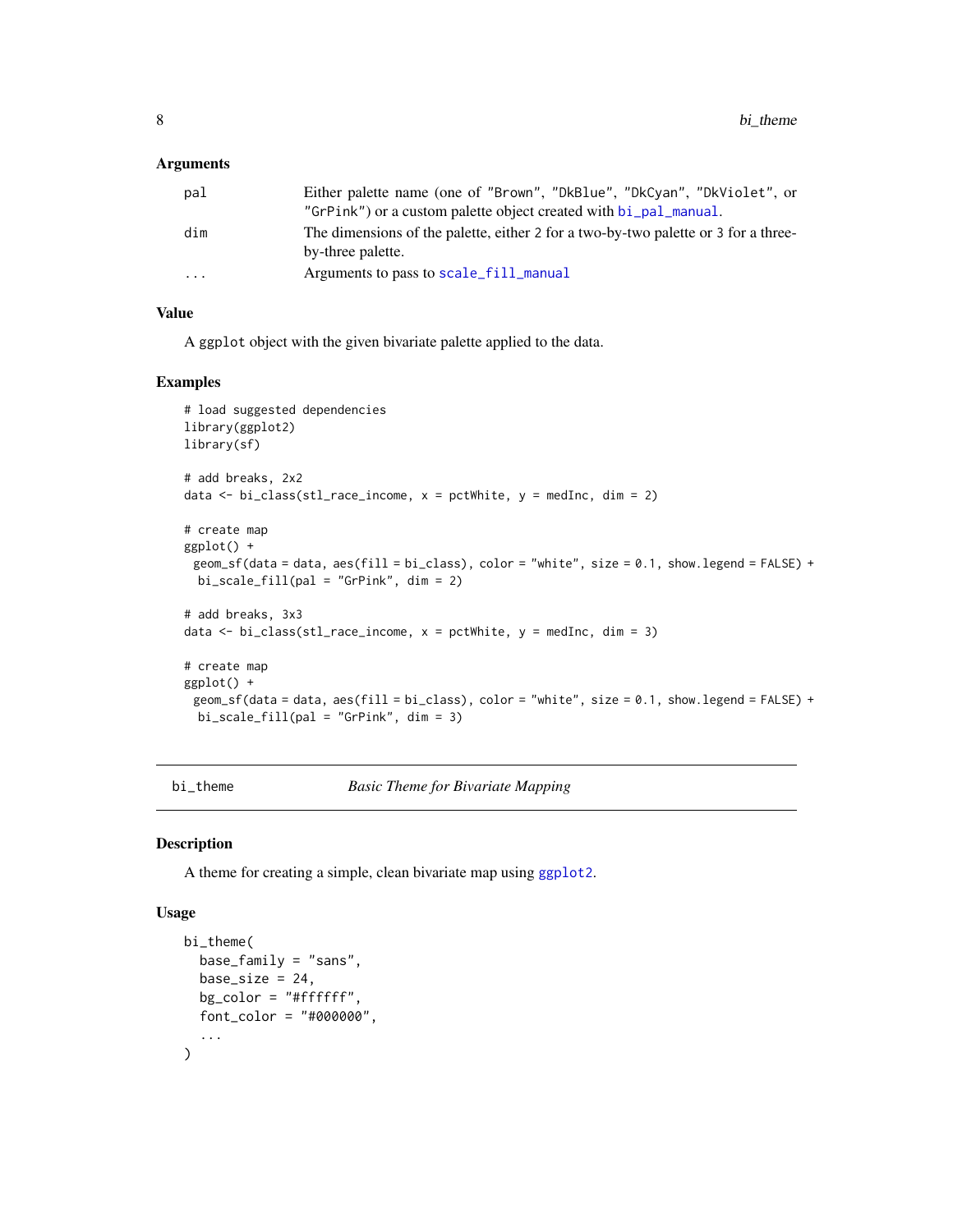<span id="page-8-0"></span>stl\_race\_income 9

#### Arguments

| base_family | A character string representing the font family to be used in the map.                        |
|-------------|-----------------------------------------------------------------------------------------------|
| base_size   | A number representing the base size used in the map.                                          |
| bg_color    | A character string containing the hex value for the desired color of the map's<br>background. |
| font_color  | A character string containing the hex value for the desired color of the map's<br>text.       |
| $\cdots$    | Arguments to pass on to ggplot2's theme function                                              |

#### Examples

```
# load suggested dependencies
library(ggplot2)
library(sf)
# add breaks, 3x3
data \le bi_class(stl_race_income, x = pctWhite, y = medInc, dim = 3)
# create map
ggplot() +
 geom_sf(data = data, aes(fill = bi_class), color = "white", size = 0.1, show.legend = FALSE) +
 \overline{b}i_scale_fill(pal = "GrPink", dim = 3) +
  bi_theme()
```
stl\_race\_income *Race and Median Income in St. Louis by Census Tract, 2017*

#### Description

A simple features data set containing the geometry and associated attributes for the 2013-2017 American Community Survey estimates for median household income and the percentage of white residents in St. Louis.

#### Usage

data(stl\_race\_income)

#### Format

A data frame with 106 rows and 4 variables:

GEOID full GEOID string

pctWhite Percent of white residents per tract

medInc Median household income of tract

geometry simple features geometry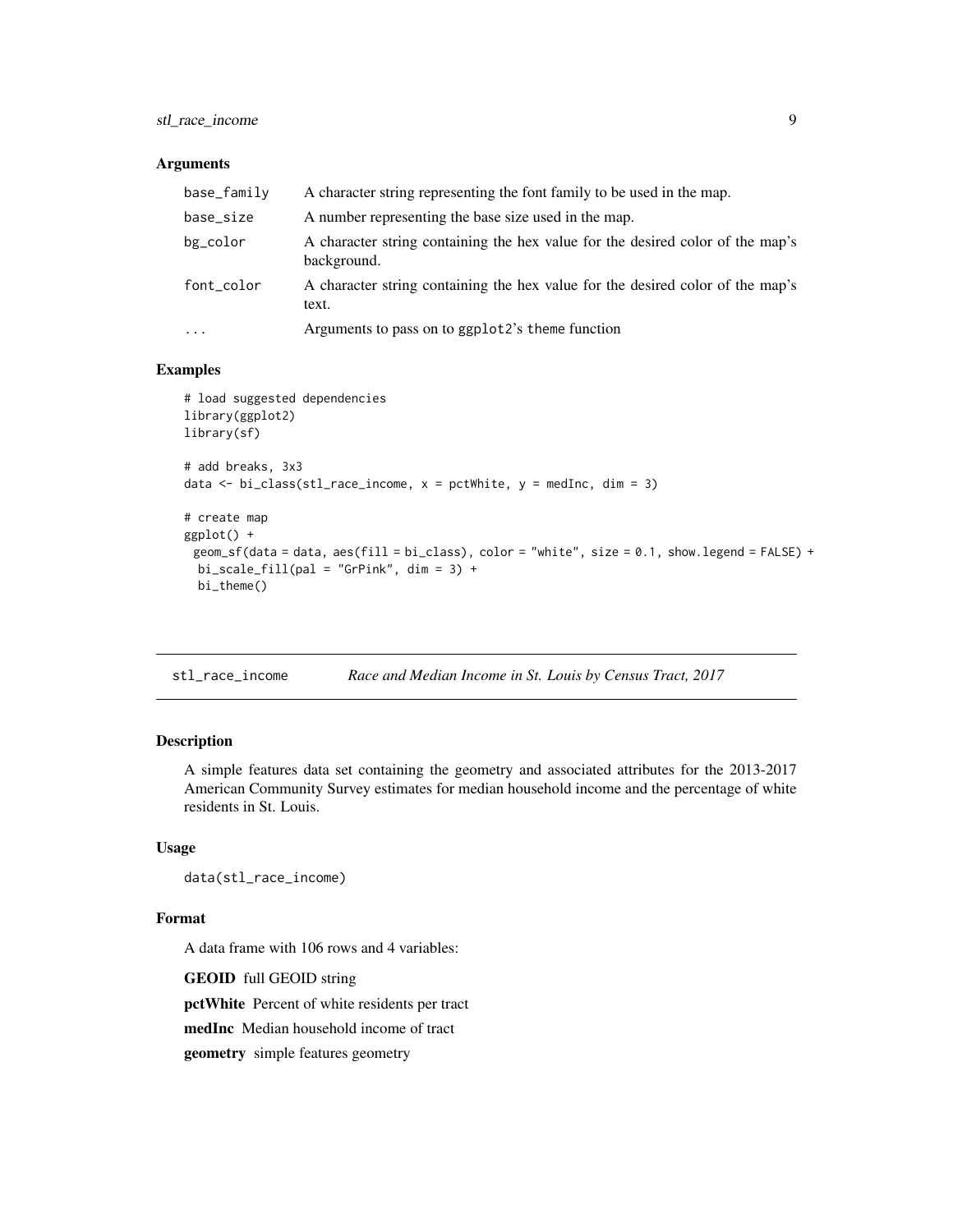#### Source

tidycensus package

### Examples

str(stl\_race\_income) head(stl\_race\_income) summary(stl\_race\_income\$medInc)